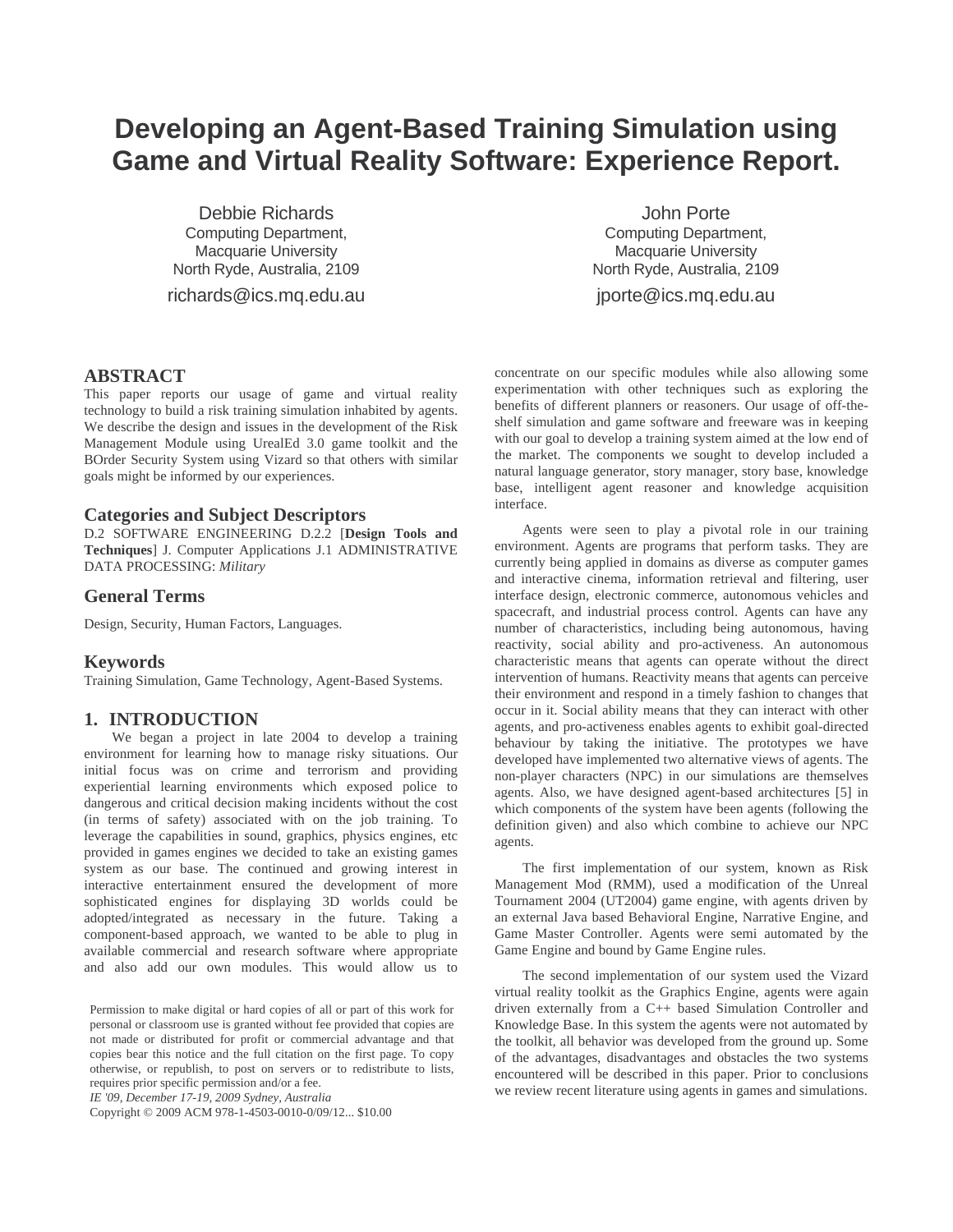# **2. RMM - Games-Based Prototype (Unreal Tournament)**

A number of development toolkits and game environments including programmable game engines are available, each with various strengths and weaknesses. Game engines often include a rendering engine to output 2D or 3D graphics, animation package, a physics engine (or other functionality to handle object collision), sound synthesizer and scripting language. Some incorporate more sophisticated tools and techniques such as networking, threading, scene graphs and ideas from artificial intelligence such as agents and rule/knowledge bases. Often the developer/user will be able to choose functionality from a range of options. For instance, Garage Games<sup>i</sup> provides tools for creating 2D, 3D and console games using the Torque game builder and game engine together with academic resources useful for teaching games development.

Different types of games can be developed depending on the game engine, for example, Torque, supports development of First Person Shooter (FPS) Games. Neverwinternights<sup>ii</sup> allows game development, using the Aurora Toolset and game engine, of third person perspective computer role-playing games (CRPG). Neverwinternights is a dungeons and dragons fantasy game which was the first massively multiplayer online RPG (MMORPG), now eclipsed by games such as World of Warcraft, but remains quite revolutionary in allowing users to host their own MMORPG server and to create their own worlds and adventures with up to 64 of their friends<sup>iii</sup> .

Middleware such as the general purpose Gamebryo<sup>iv</sup> System Development Kit (SDK) has allowed the development of robust and complete games and even supported the development of more customized/purpose-built toolkits such as The Elder Scrolls IV: Oblivion which use the gamebryo<sup>v</sup> engine. Similarly the IdTech Engine, developed by Id Software in association with Valve<sup>vi</sup>, launched in the first FPS Wolftenstein 3D<sup>vii</sup> in 1991, has been an integral part of successful games such as Call of Duty, Soldier of Fortune, Half-Life, Medal of Honor: Allied Assault, Star Trek: Elite Force, Heretic, Hexen and not to forget DOOM and QUAKE.

Having decided to use a game platform, we considered a range of game engines, development environments and toolkits including Torque, AURORA, Hammer 4, Havok 2 and Unreal Ed 3.0. The Torque engine at the time was the most popular "indie" game development engine, used by freelance programmers worldwide. It was versatile but was not as advanced as Unreal or Hammer 4 and not simple to use. It was coding heavy, however, it featured a built in world editor. Torque<sup>viii</sup> was a cross-platform game generator, and is fairly well supported community-wise.

 The AURORA the toolset for the Bioware produced the CRPG Neverwinter Nights game series. While not as realistic and adaptable as UnrealEd 3.0 and Hammer 4, the AURORA toolset allowed for virtually unlimited customization and came with a built in games master/instructor feature, which was a huge bonus for anyone wishing to include a live instructor. AURORA has however mostly been used in fantasy-themed MODs, not for realworld inspired combat MODs as Hammer 4 and UnrealEd  $3.0<sup>ix</sup>$ has. Hammer 4 (HL2-SDK) was the modelling tool (Source SDK) that was used to generate Half Life 2. Sporting amazing graphics and the Havok dynamics engine, it set the standard for game

graphics and physical realism together with UnrealEd 3.0<sup>x</sup>. Havok 2 was a dynamics engine, not a development tool as such. Havok 2 was used in the commercial game Full Spectrum Warrior, a modified version of a simulation originally developed to train US infantry in urban combat by the ICT. Also used in the WWII game Medal of Honour. The Havok engine<sup>xi</sup> was one of the best for simulating physics, gravity, objects etc.

UnrealEd 3.0<sup>xii</sup> was developed by Epic Games. The Unreal engine was perhaps only second to the new Doom 3 engine at that time. The toolset is highly advanced, even in the free version that comes with most retail games using the engine, and is supported by a massive community. We choose to use Unreal Ed 3.0 as our game platform as it was cutting edge at the time with a lot of features including the ability to make your own modifications, availability of other people's NPCs and reasonably priced.

To be able to use UT2004 for our own research purposes we needed to create a modification. A modification in the game world, better known as a mod, is the alteration to a game to make something within the game function in a different way to which it was originally specified. We created the Risk Management Mod (RMM) which alters UT2004 from a first-person-shooter game to become a first-person training simulation. In Unreal specifically, there are three types of mods. Mutators are mini-mods and have limited functionality. An example mutator is altering the SniperRifle so that it would shoot more rapidly. Or a Vampire mutator so that each shot drains the life from the enemy and gives you life. The advantage of mutators is that they can be mixed with other mutator mods. Mutators do not change the gameplay.

GameTypes are much larger mods, basically the rule of thumb is, if it can't be implemented as a Mutator, then it is a GameType mod. GameTypes will often include many new weapons, pickups, AI features, or special actors. It is a whole new gameplay. Other types of mods include a total conversion mod. It is usually an entirely new game that uses the same engine. It is similar to a GameType mod, but it is not accessed within the Unreal GameType menu. We created a GameType mod.

With similar goals to ours and also choosing to use UT, was the Gamebots project at the University of Southern California's Information Sciences Institute that sought to turn the game Unreal Tournament into a domain for research in artificial intelligence. Gamebots is a freely available<sup>xiii</sup> modification that allows external programs to connect via sockets to Unreal Tournament and control the characters in the game. The game feeds sensory information for the character over the network connection. Based on this information, the client program can decide what actions the character should take and issues commands back over the network to the game to have the character move, shoot, talk, etc. Following are sample external client programs that control the bots for the Gamebots mod:

- Java Bot  $-$  a Java application for launching and managing Java based bots.
- Soarbot a simple bot built with TCL/TK and SOAR.
- Tclbot a very simple bot built in TCL.

Specific maps called DOM-Stalward and CTF-Simple are also required to run the the Gamebot mod.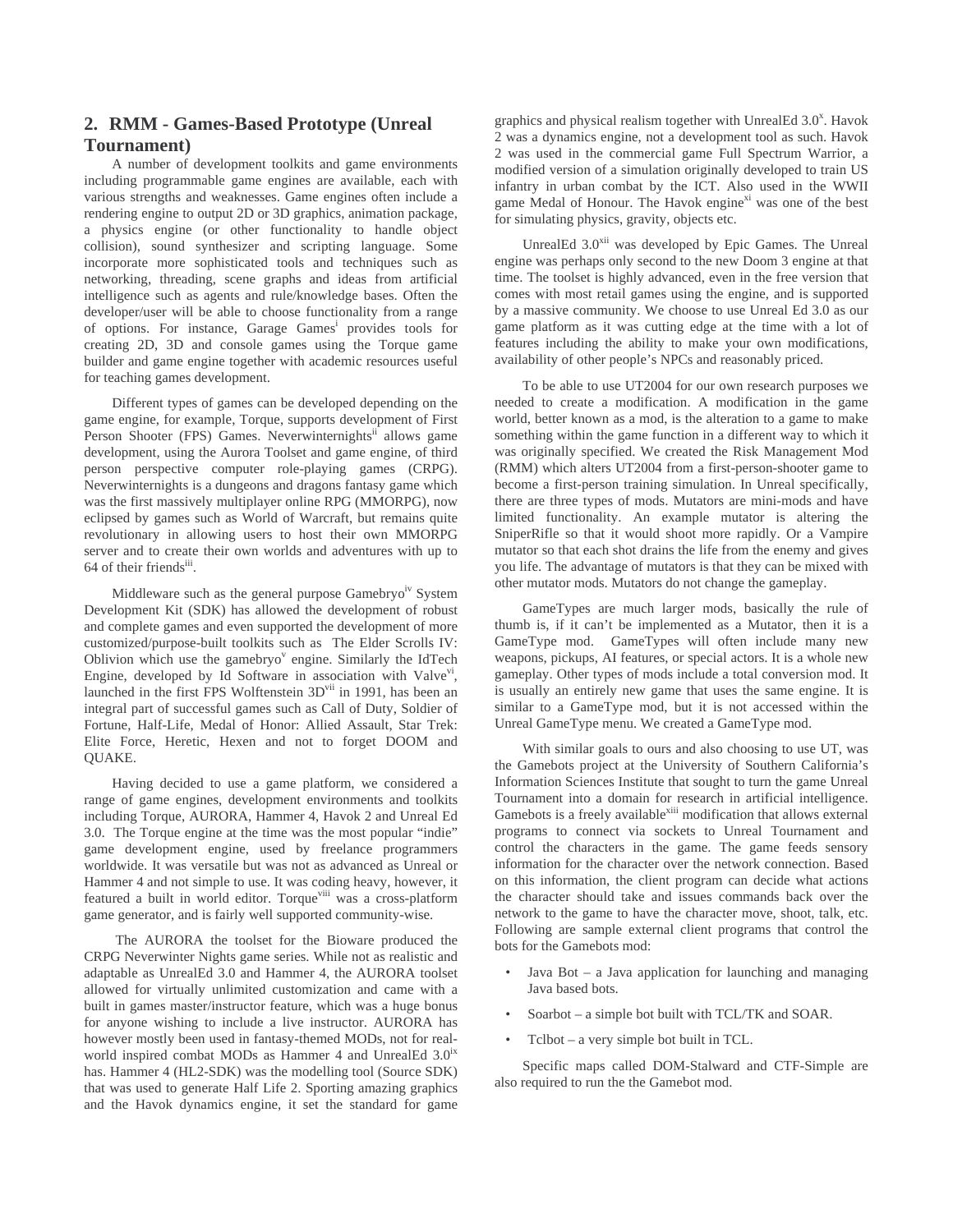We chose not to use Gamebots because the map files have \*.unr extensions meaning that it is created for the first version of Unreal Tournament which was released in 1999. We wanted to use the current version and features in Unreal Tournament 2004 which had different map files with the extension \*.ut2. Since Gamebots is created for an older version of Unreal Tournament, the code cannot compile with the 2004 version we were working with. Koester et al. [6] give similar reasons for not taking advantage of Gamebots themselves. They also note that for their purposes of building autonomous robots they needed a Peer2Peer approach rather than a client-server architecture in which the model/knowledge is held by the server.

As presented in this section, there were numerous game engines and development toolkits that were possibilities for the risk management training environment we were seeking to develop. From this selection we chose Unreal Tournament 2004 because of the features it supported but created our own Mod so that we could support the narrative and agent aspects of our research prototype. However, as we describe next, we were to discover that UT2004 posed a number of issues.

## **2.1 Issues with Unreal Tournament**

Initial problems with Unreal Tournament included common issues faced with using a game development kit such as not having characters which are appropriate for the domain to be simulated. We created an airport world (Fig 1a) and then tried to find characters to act as our agents (customs officer trainee, customs supervisor and passenger). To find suitable characters we searched for available characters that could be used in UT. UT is a first-person shooter game. The learning curve to use the game engine to create our own games/simulations was steep even for an experienced programmer. As you can see in Figure 1b, the characters we found (e.g. agent Smith from the Matrix) had guns in their hands and it took considerable effort to remove that gun. In our initial scenarios and studies our animations were awkward, for example, characters moving sideways through doors, sliding along or performing actions we had not specified but which had been automated by UT agents in order to make the experience more "action-packed" and dramatic. These automated actions sometimes enhanced the scenario by creating ambient movement, and at other times were entirely inappropriate, such as an agent getting jammed between a seat and a door and exploding into a fountain of blood and gore.

Within the Airport World we have created a number of customs scenarios. The virtual airport, shown in Figures 1a and 1b, was created using UnrealEd 3.0, which is the virtual environment editing tool that comes with UT2004. Dialogue was achieved via the use of speech bubbles as shown in Figure 1b and also generated using the text-to-speech (TTS) language generator in UT2004.

Creating a virtual environment in UnrealEd like most other editing tools requires the user to build into an empty space that is portrayed in Cartesian dimensions: X, Y and Z being the length, height and depth of the space. Rooms and objects are then placed into this empty space by adding or subtracting from primitive objects like cubes and spheres to form more complex looking objects. Each object can then be textured to add more realism otherwise all objects would be plain white. Lighting is added to

create shadow effects and to add more depth in the environment. More detailed information on creating virtual environments in UnrealEd can be found in [3].



(a)



(b)

**Figures 1a and 1b: Screenshots of the Virtual Airport using the Unreal Tournament game engine.**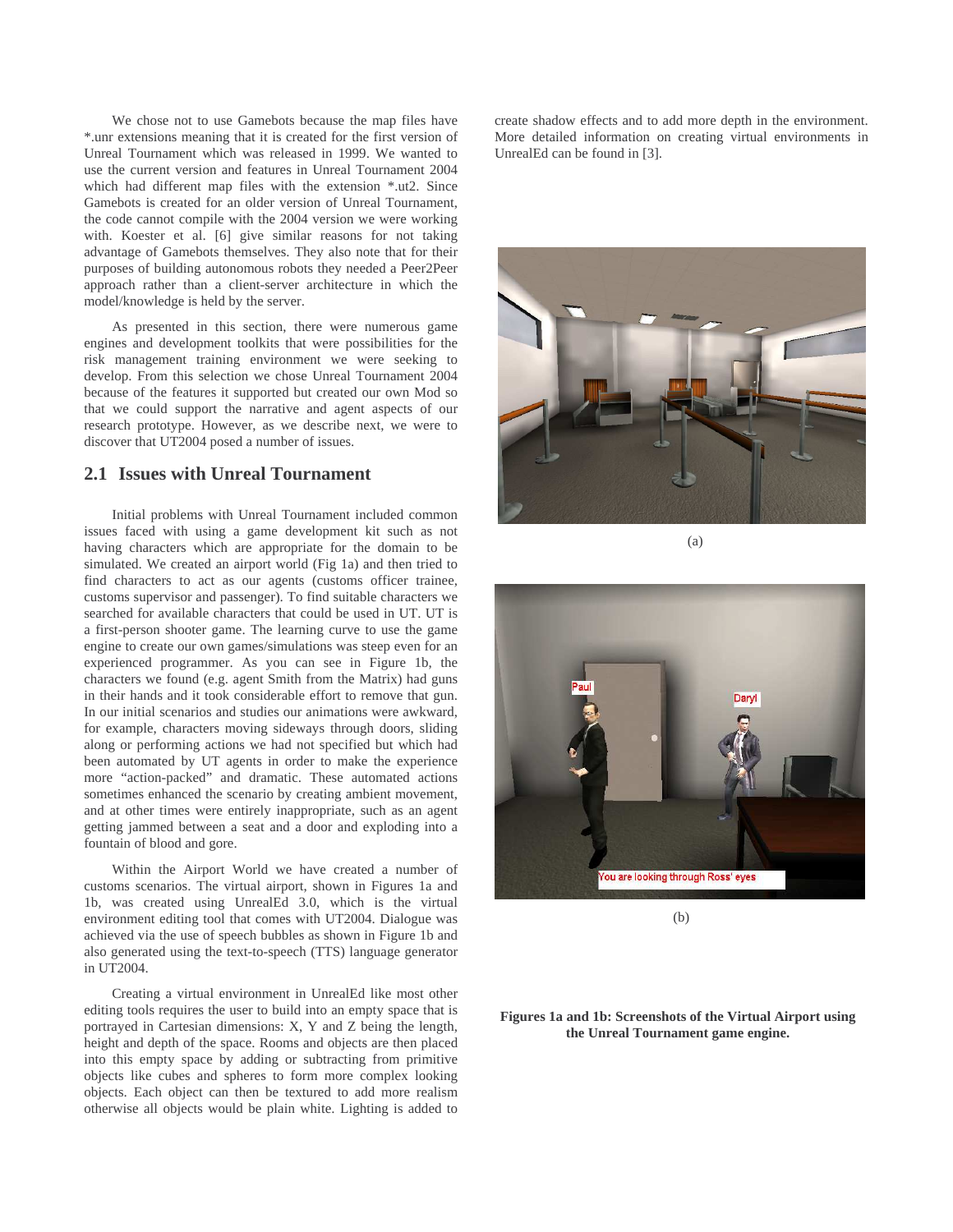

3. Activate the action

**Figure 2: RMM Controller Interface** 



**Figure 3: RMM and our NPCs moving around in our environment.** 

In order for the Non-Playable Character (NPC) agents to navigate around this virtual environment a network of path nodes are added, which are invisible during gameplay. The AI code that drives an NPC agent doesn't have the power to interpret the 3D world as the user sees it. Therefore the network of path nodes

guide the agents around the map allowing the agent to determine which nodes are safe and easy to travel to. Solely creating an Airport World doesn't allow for a Narrative Engine or Game Master Control to plug into U2004.

RMM spawns and allows for control of the agents in the Airport World. It uses socket connections to feed information between the Narrative Engine or Game Master Control to UT2004 and vice versa. In this case both the Narrative Engine and the Game Master Control are external client programs where the agents decisions and actions such as walk, run, turn and talk can be controlled. To allow a user to manipulate or control the characters or bots inside the game, it would be ideal if the controller interface were integrated into the RMM, but due to: uncertainty of what Game Engine we would be using in the future it was thought best to keep the controller interface separate. Furthermore, it would require more programming than the time and budget allowed. The controller interface created is shown in Figure 2. The response in the airport world is shown in Figure 3.The UT2004 game engine provided us with an animation engine, able to execute basic commands like "X walk towards Y", "X says content to Y", etc. The Story Engine (we used IDtension [16]) provided us with a high level actions generator, which outputs commands like "X encourages Y to perform t", "X insults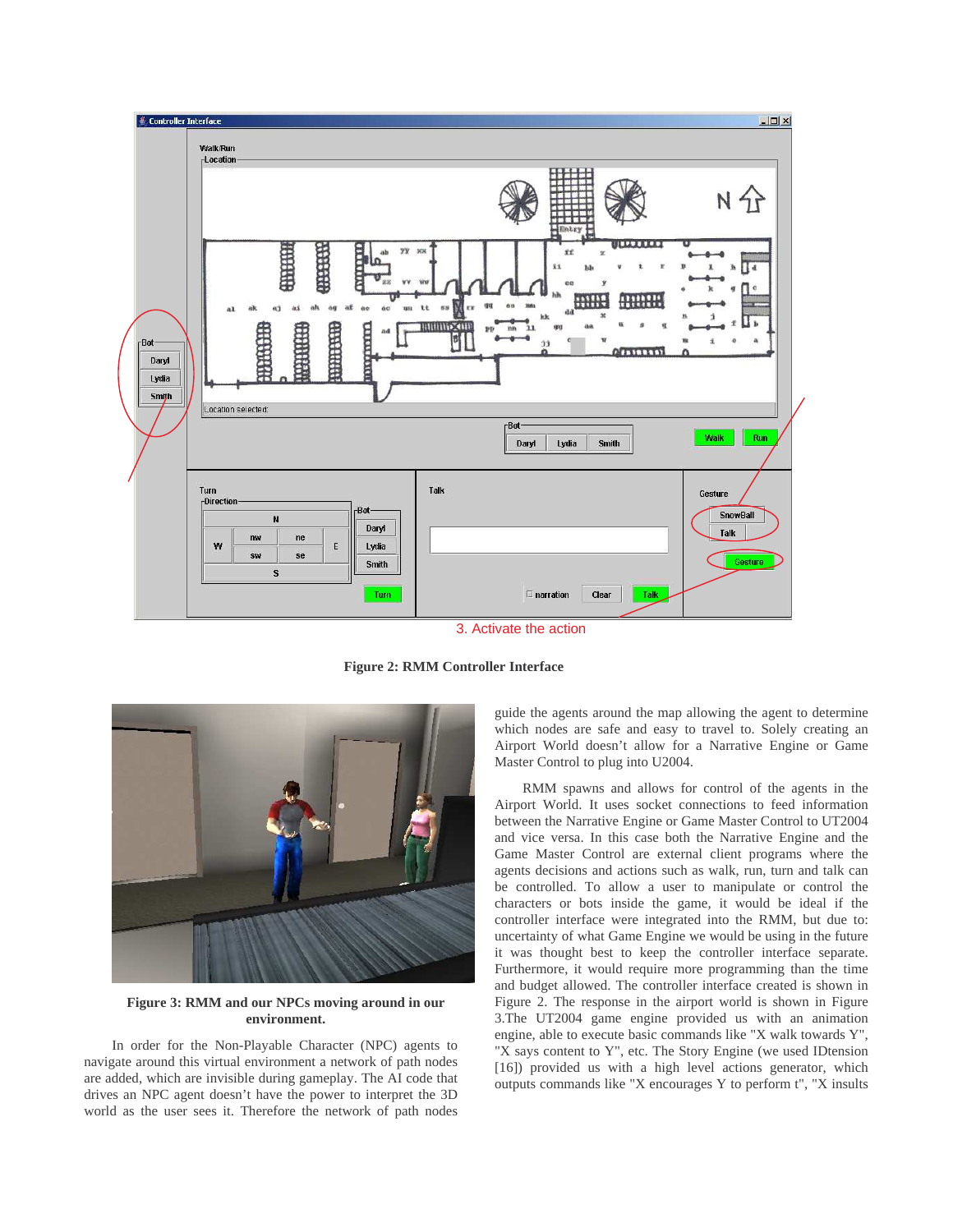Y", etc. However, a level was missing between these two engines: The behaviour level. We needed a Behaviour Engine.

A behaviour engine is complex to design, because it has to solve the following AI related issues:

- composing sequences of animations into a behaviour
- provide alternative animations, depending on the context
- provide alternative animations in case of failure
- run animations in parallel (gestures and speech, typicially)
- manage priorities between competing behaviours (those who share the same ressources)
- blend behaviours
- interrupt behaviours and restart them
- synchronize parallel running behaviours
- synchronize joint behaviours between several characters

The resulting systems are usually rather complex, but provide a great level of flexibility. However, these systems are usually complex to author: Based for example on script programming, or finite state machines, they require a programmer. Furthermore, they usually implement a complex AIbased architecture, based on goals, which is problematic in the case of the integration with a Narrative Engine such as IDtension, because goals are already managed at the narrative level.

Thus, we sought to design a Behaviour Engine (BE) [17] with the following properties:

- easy to author
- less powerful than the state of the art BEs, but still more complex than a basic sequencer
- implemented as a independent module, inserted between the Narrative Engine and the Game engine, or called by any other program (like Python scripts for example).

Work on the BE has continued for the purposes of connecting with the Narrative Engine. However, we found that this work was focused on storytelling which seeks to include a plot, goal, surprise elements and was more focused on entertainment than education. For the purposes of a training environment with pedagogical goals and also because we wanted an approach that would allow the trainer to create their own scenarios and update their own knowledge (the narrative engine required knowledge of formal logic) we decided that we would need to find an alternative.

RMM was used in three studies: one evaluating if participants were able to learn by watching a scenario created in a game environment (specifically UT) as compared to a similar videotaped role-play with real people [11]; a second evaluating whether more learning occurred by watching a game-based scenario or by participating in that scenario [10] and a third which evaluated an implementation of the narrative engine.

# **3. BOSS – Graphics Engine-Based Prototype (Vizard)**

In 2006 the project was in a state suitable for experimental use (as reported in the previous section), and further development slowed for a time. A virtual reality laboratory was being founded and it was hypothesized that immersion could have a positive impact on training, it was decided to make a new risk management training environment/simulation system taking advantage of the new equipment. In order to make use of specific VR technology such as stereo 3D graphics and panoramic cave field of view, and PC clustering, Unreal Tournament was no longer a possible platform. We developed the system in Vizard, a scene graph package that uses Open Scene Graph as the back end, and Python scripting for the front end.

We developed a system, known as BOrder Security System (BOSS) in which the user views a scenario and interacts with an avatar in an immersive 3D virtual environment (see Figure 4). Our system uses agents to drive the avatars and some of the functionality required was available within the Vizard scene graph environment; however we had additional modules that were to be part of the system and could not be connected directly to the graphical engine. The Scenario Controller was developed to link to additional external modules such as the Knowledge Base, speech recognition / speech synthesis engine, and emotion recognition, as well as to manage the flow of scenario events.

Our agents needed access to the following:

- Logic contained within the knowledge base. In the form of ripple down rules the agent can pass known information from the scenario and receive decision making information in return.
- Speech recognition/synthesis in order to achieve verbal input/output.
- Spatial information from the graphical engine. For example, to determine if the agent is within reach of another object, or to know which direction to turn to before speaking.
- The avatar representation of each agent.



**Figure 4. Structure of the system, showing core processes in solid and optional modules in dashes.**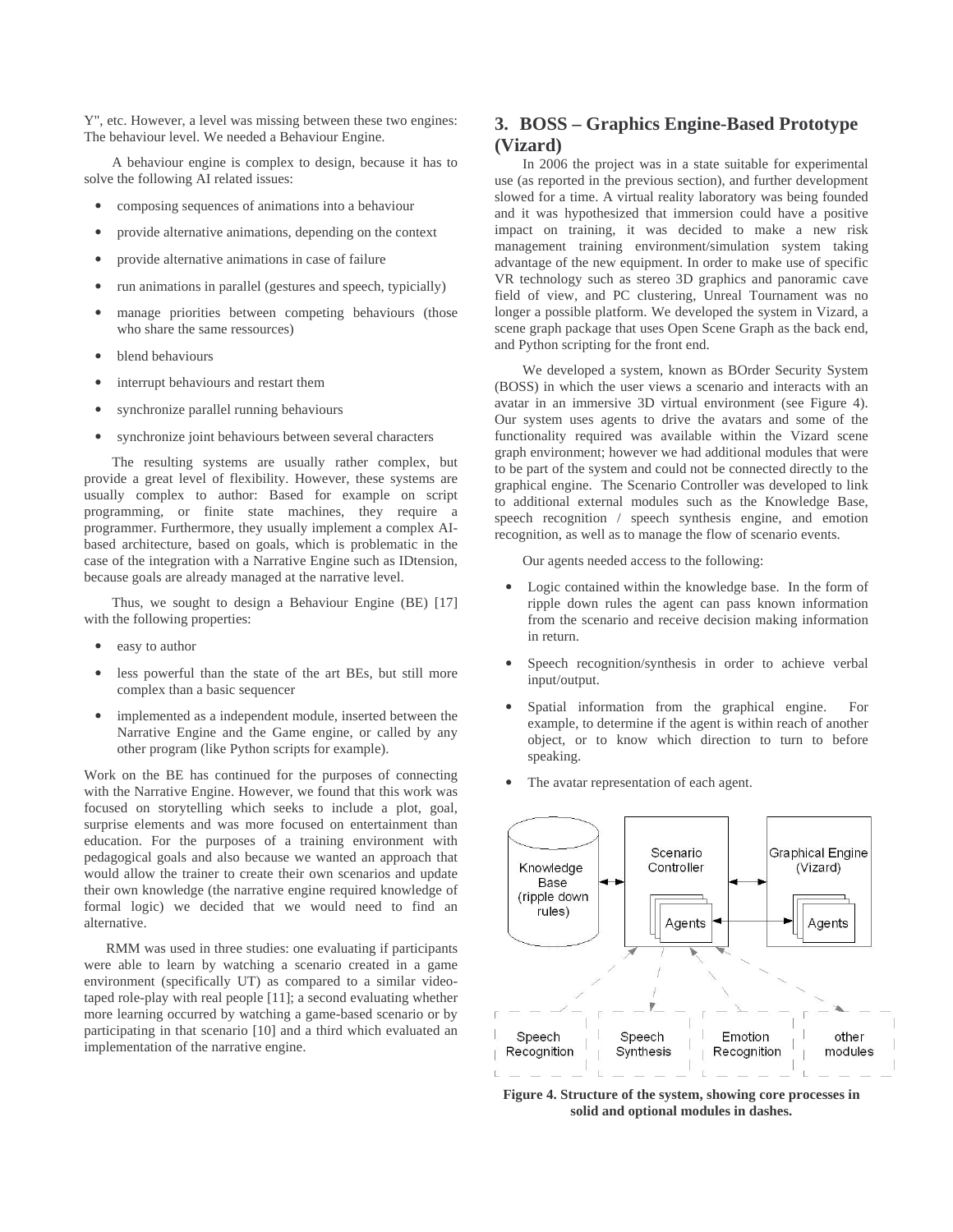In order to achieve the needs above we implemented the agents in such a way that modules of each agent exist within both the Scenario Controller and the Graphical Engine. These modules of each agent are kept in sync where necessary. Actions dealing with the Knowledge Base, or speech interfaces are performed within the Scenario Controller module of each agent, while actions dealing with movement, animations, and interactions are performed within the Graphical Engine module of the agent.

A TCP/IP socket connection was used for communication between the Scenario Controller and the Graphical Engine. While this results in somewhat slower communication between the halves of the avatars we found that many of their states did not need to be kept tightly in sync. For example the speech synthesis components of the avatar does not need to know about current animation displayed. Those actions are independent of each other and in general can complete themselves in parallel and return to idle without further control.

An advantage of the division of processes was that different programming languages could be used to their best advantages. While the Graphical Engine running in Vizard uses Python, we chose to develop the Scenario Controller in C++, simplifying the connection to API's (Application Programming Interfaces) required for Speech and the connection to our emotion recognition module. This also had the effect that some of the agent code modules are developed in C++ while other modules are developed in python. Although it may have introduced some complications, it also allowed us to choose which environment was more suitable for the development of various agent processing modules. Additionally the agents became more modular themselves allowing functionality to be enabled / disabled as system modules are added or removed, such as the Speech Recognitions, Speech Synthesis, and Emotion Recognition modules.

Figure 5 shows the system running. The Graphical Engine, Vizard shown on the right, is run first and awaits a connection from the Scenario Controller, SynthIDE shown in the center. The Scenario Controller is a C++ developed application; hover it implements the programming language lua for its own scripts and to aid in the design of scenarios. When the Scenario Controller launches a scenario modules of each avatar are created and a message is sent to the Graphical Engine telling it to create the corresponding modules of those avatars. The scenario script continues to run within the Scenario Controller giving the agents actions to perform and dialogue to speak. These actions may be performed in either or both of the two agent modules. During the scenario the user can pause the scenario and bring up a dialogue box showing the Knowledge Base, shown on the left. The Knowledge Base contains information populated by the Scenario Controller, calculates the level of risk, and recommends the action that should be taken by the agent. The advantages and disadvantages of developing a modular agent are summarized in Table 1.

**Table 1. Advantages and Disadvantages of Developing a Modular Agent** 

| <b>Advantages</b>                                                                                          | <b>Disadvantages</b>                                                                                       |
|------------------------------------------------------------------------------------------------------------|------------------------------------------------------------------------------------------------------------|
| - Agents can take advantage<br>of the strengths of multiple<br>programming languages<br>where appropriate. | - There is some additional<br>maintaining<br>overhead<br>communication between agent<br>components/modules |
| - Agents exists with direct<br>links to external API's<br>regardless of their location.                    | - It can cause some confusion<br>over where the agent actually<br>exists.                                  |
| - Agents become modular<br>and can expand as the system<br>foundation expands                              |                                                                                                            |

The BOSS research platform we have created has enabled us to conduct a number of studies, notably one on immersion [12] and others still in progress. The ability to easily modify scenarios and indeed the work which allows the trainer to enter their own content and knowledge provides a platform to test out questions related to language technology, knowledge and reasoning and agents. Our work is increasingly focused in the believable and intelligent agent space. Thus, before concluding we consider other work in this space.

### **4. Related Agent and Game Work**

Decision making is a key reason why agents are used in games. In the absence of sufficient human domain experts in a role playing game, Briot et al. [2] have chosen to create a decision-making agent which inhabits the SimParc environment. SimParc is aimed to provide experience with biodiversity management of protected areas (e.g., national parks). An RPG is used as there are many stakeholders and participants in such an environment. The Park manager has been designed to justify its behaviours and also generate a participatory decision. A decision theory framework is used by the manager to assist the cognitive decision making process and provide supporting rationale. This work shows an increasing use of agents in games to support human-based simulations. The work grapples with the issues of how to reconcile differences between the decisions of individuals/agents. Currently the system only considers static information about the park and the votes by players and they are looking to develop a dynamic decision model which allows decisions to evolve via negotiation.

For the purpose of education and encouraging inquiry by students, van Krevelen [7] further considers the complexity of different types of users and propose the generalized agent-based modeling environment (GAME) comprising: the users (expert, scientist and player), the information (test and train scenarios, behavior models and interaction traces) and the processes (simulate, analyze, visualize, evolve and induce).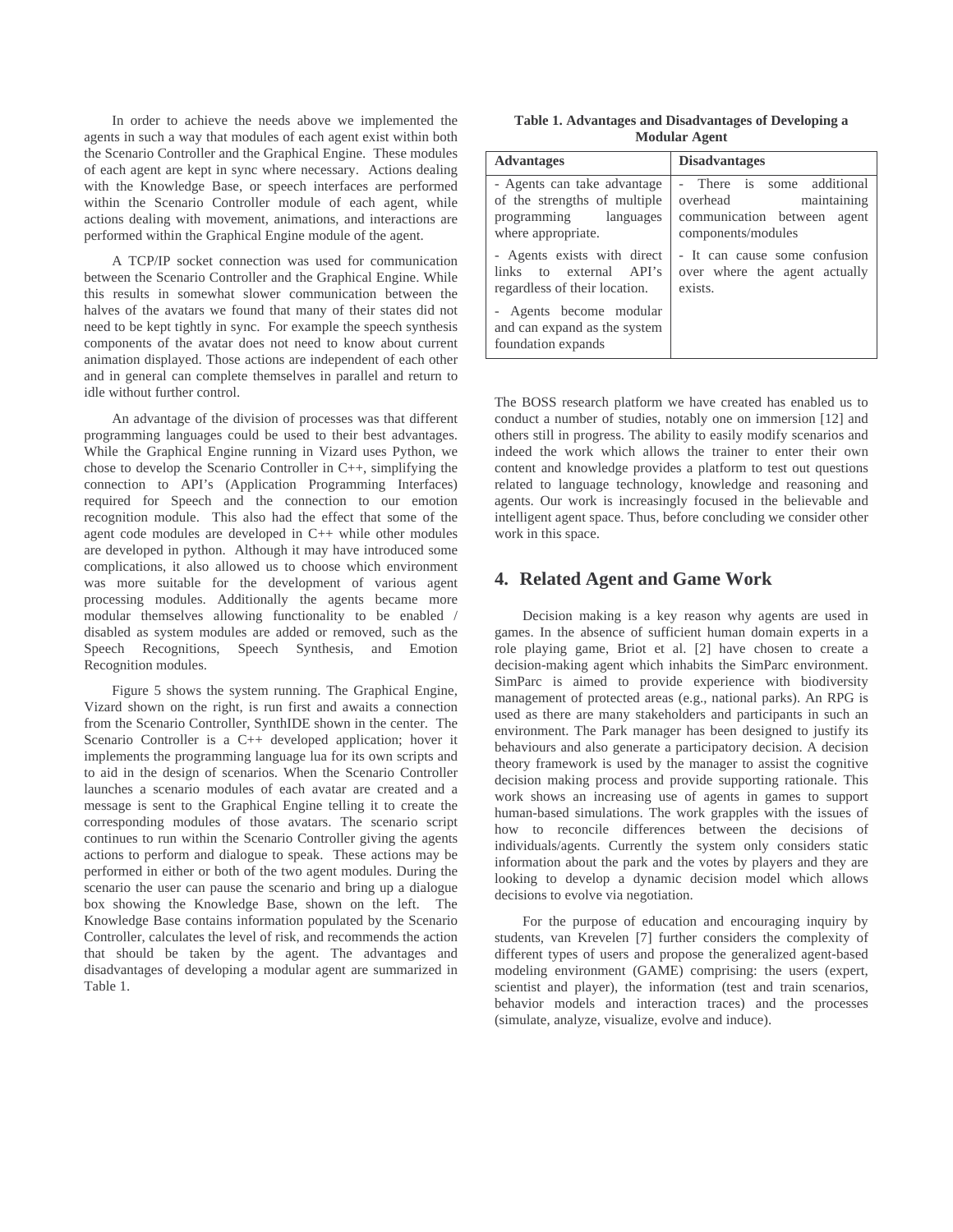

**Figure 5. The three core modules running in parallel. (Knowledge Base, Scenario Controller, Graphical Engine)**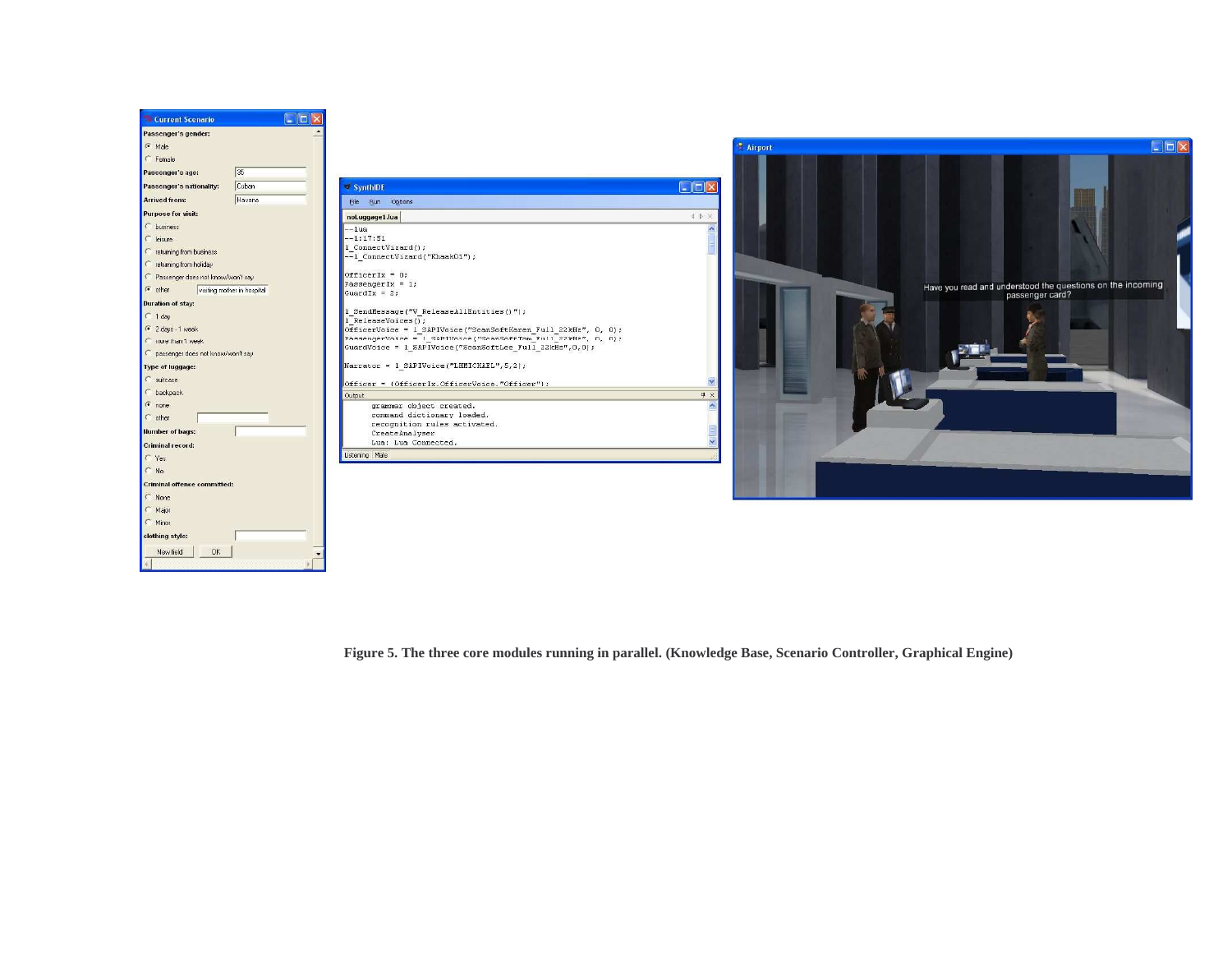Also interested in developing physically embodied cognitive agents, such as virtual agents, or non-player characters for computer games is the work by Koester et al, [6] with the programming framework Jazzyk Behavioural State Machines (BSM) which has been used to program two physical bots. As their goal is to develop autonomous robots, the virtual agents needed to be autonomous and separate from their environment. This affected the design of the model of perception and the action execution model resulting in the decision to remotely connect the agents to the environment and execute their actions asynchronously. Each agent/bot stores its own internal state and is able to change the focus of attention rapidly to determine what is happening in the external world.

The use of agents to support believability of characters in the game or simulation is common goal. Westra et al. [18] note that since characters in serious games often have a long life span, over multiple and numerous sessions, the difficulty to making them believable is increased. They have developed a game adaptation model which comprises a user model, game model and agent model to provide different plans for a goal or a range of alternative goals so that each agent to can pursue its own goals and adapt its behaviour accordingly. This agent-based approach is seen to be superior to the more typical central approach used to handle control in many games. Other agent-based work concerned primarily with believability is offered by [8] who seek to support 13-14 year olds to gain cultural awareness via interacting with autonomous characters based on a biologically-inspired theory of human action regulation taking into account perception, motivation, emotions, memory, learning and planning.

A particular perceived benefit of agents with games is the ability for agents to communication and cooperate. Aranda, Botti and Carrascosa [1] see that the existence of a common ontology provides a starting point for agents in Massively Multiplayer Online Games (MMOGs) to exchange semantic content.

Also enabling teamwork but with a particular focus on realtime interaction is the research of [9]. Using UT2004 they have developed a proxy-based tool, based on Joint Intentions, to create what they call partially observable, dynamic and stochastic environments with real-time requirements.

The use of a component-based/modular approach and the creation of test/simulation environment for exploring agent behaviour is a hallmark of agent-based approaches, as in the work we presented. Similarly, the Koko architecture [14] offers the following: (1) an extensible and reusable environment to improve developer productivity; (2) combination of multiple independent applications to provide a coherent user experience and (3) reasoning about the users affective state to support better communication and social situations.

Similarly, Gemrot et al [15] offer, an open source platform known as Pogamut 3 which supports rapid development of behaviour of virtual agents embodied in a 3D environment. They have used UT2004 to provide platform for research and educational projects

# **5. SUMMARY AND CONCLUSIONS**

Game technology has proven to provide a valuable basis for our own and numerous other research projects including those presented in the previous section. This body of work not only utilizes existing game technology it offers the possibility to extend and improve what is currently available particularly with respect to adding intelligence in the form of reasoning, social interaction and coordination, believability and emotion.

As the needs of a specific agent driven application diverge away from gameplay and begin to require connectivity with other applications the platform used comes into question. Game Engines are generally less equipped to deal with connections to other platforms and processes, and may provide automation of your agents that is not constructive or even destructive to the behavior required in your application. Nevertheless it is important to consider the extra complexities that creating a controlling process will introduce, in terms of connectivity and segmentation of processes. It may be possible to use the best of both environments, Game/Simulation Engine, and an Agent Platform, to drive a multi-module spanning agent.

A number of projects address issues this area, some of which were introduced in the previous section. It is pleasing to see that many of the approaches combine and build upon previous work and employ common platforms, techniques, approaches and concepts leading to the expectation that many of the difficult issues facing multi-player games will be addressed.

During the development of RMM and BOSS, the former involving the creation of a mod with UT2004 and the latter involving custom development in Vizard, a number of implementation and conceptual issues arose as presented in this paper. However both continue to offer viable alternatives according to the needs of the project and resources available for exploring the research questions of interest to us in the area of training for risk management.

**Acknowledgements:** This work has been partially funded by an ARC Discovery DP0558852. Thanks to Jason Barles for his work with UT2004 as described in this paper.

### **6. REFERENCES**

- [1] Aranda, G., Botti, B. and Carrascosa, C. (2009). The MMOG Layer: MMOG based on MAS, In Proceedings of Workshop on Agents for Games and Simulations in conjunction with Autonomous Agent and Multi-Agent Systems (AAMAS) Budapest, May 11, 2009
- [2] Briot, Jean-Pierre, Sordoni, Alessandro, Vasconcelos, Alessandro, Melo, Gustavo de Azevedo Irving, Marta and Alvarez. Isabelle (2009) Design of a Decision Maker Agent for a Distributed Role Playing Game - Experience of the SimParc Project , In Proceedings of Workshop on Agents for Games and Simulations in conjunction with Autonomous Agent and Multi-Agent Systems (AAMAS) Budapest, May 11, 2009